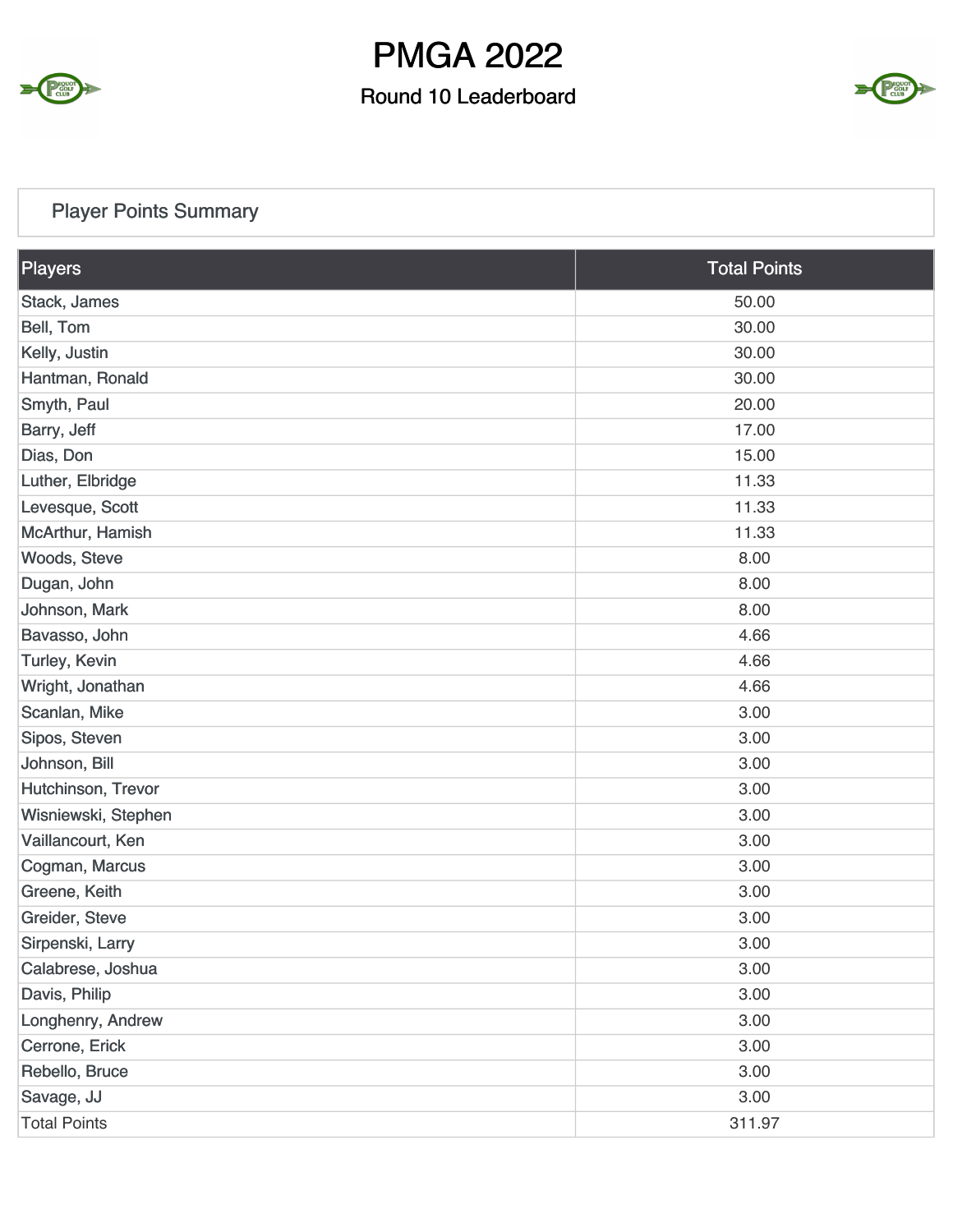

### Round 10 Leaderboard



### Player Purse Summary

| <b>Total Purse</b> |
|--------------------|
| \$143.29           |
| \$50.66            |
| \$50.66            |
| \$50.66            |
| \$40.00            |
| \$39.14            |
| \$38.28            |
| \$31.43            |
| \$20.00            |
| \$20.00            |
| \$16.80            |
| \$13.14            |
| \$13.14            |
| \$13.14            |
| \$9.14             |
| \$9.14             |
| \$3.66             |
| \$3.66             |
| \$565.94           |
|                    |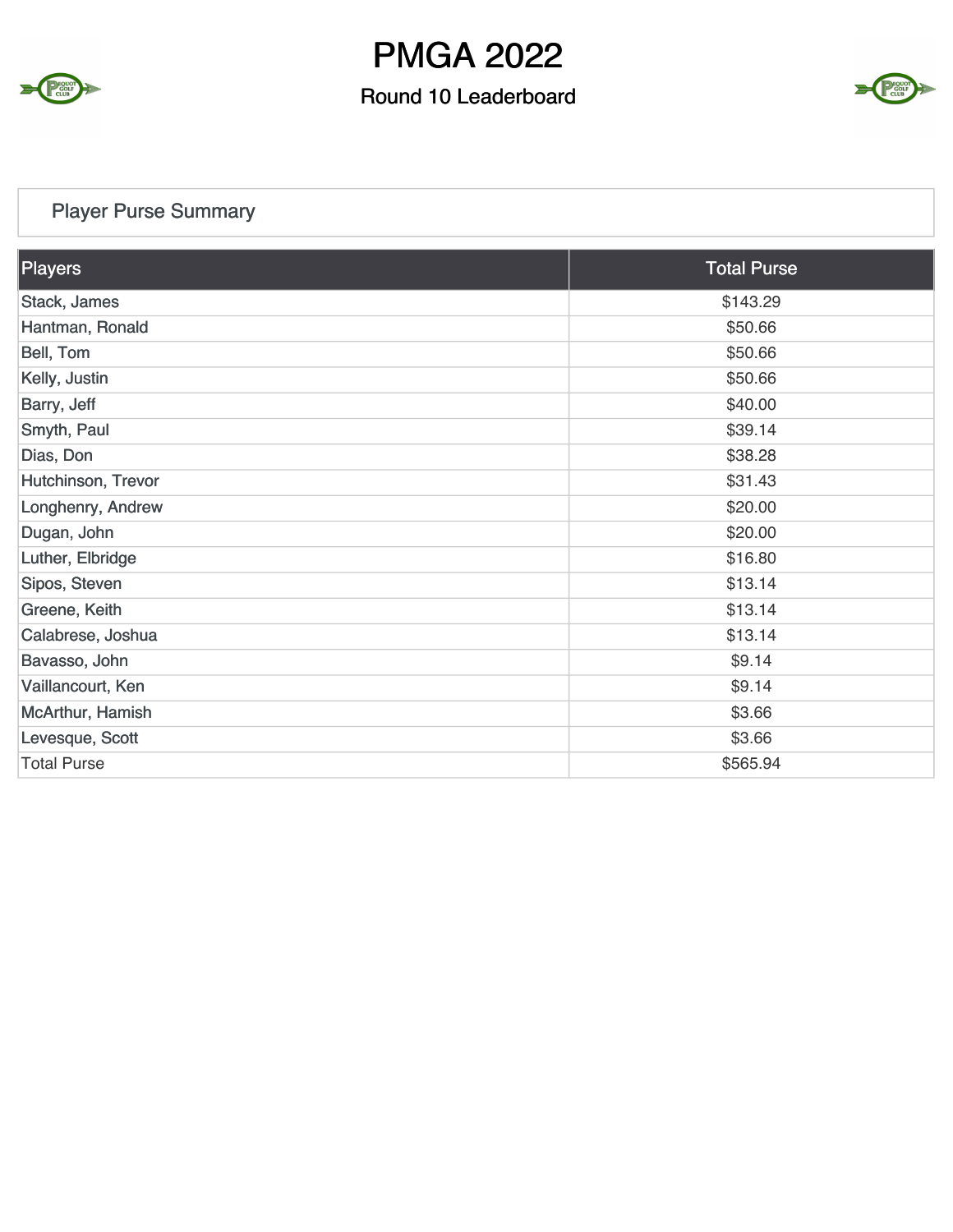

### Round 10 Leaderboard



### Blue White, Red Individual Net 6/5

| Pos.             | Player                                      | To Par<br><b>Net</b> | <b>Total</b><br><b>Net</b> | <b>Purse</b> | <b>Points</b> |
|------------------|---------------------------------------------|----------------------|----------------------------|--------------|---------------|
| 1                | Stack, James<br>Pequot Golf Club            | $-3$                 | 67                         | \$105.00     | 50.00         |
| $\overline{c}$   | Kelly, Justin                               | $-3$                 | 67                         | \$50.66      | 30.00         |
| 3                | Hantman, Ronald<br>Pequot Golf Club         | $-3$                 | 67                         | \$50.66      | 30.00         |
| 4                | Bell, Tom<br>Pequot Golf Club               | $-3$                 | 67                         | \$50.66      | 30.00         |
| 5                | Smyth, Paul<br>Pequot Golf Club             | $-1$                 | 69                         | \$26.00      | 20.00         |
| 6                | Barry, Jeff<br>Chanticlair Golf Club        | $+1$                 | 71                         | \$20.00      | 17.00         |
| $\overline{7}$   | Dias, Don<br>Pequot Golf Club               | $+2$                 | 72                         | \$16.00      | 15.00         |
| 8                | Luther, Elbridge<br>Pequot Golf Club        | $+3$                 | 73                         | \$3.66       | 11.33         |
| $\boldsymbol{9}$ | McArthur, Hamish<br><b>Pequot Golf Club</b> | $+3$                 | 73                         | \$3.66       | 11.33         |
| 10               | Levesque, Scott<br>Pequot Golf Club         | $+3$                 | 73                         | \$3.66       | 11.33         |
| 11               | Woods, Steve<br>Pequot Golf Club            | $+4$                 | 74                         | \$0.00       | 8.00          |
| 12               | Dugan, John<br>Pequot Golf Club             | $+4$                 | 74                         | \$0.00       | 8.00          |
| 13               | Johnson, Mark<br>Pequot Golf Club           | $+4$                 | 74                         | \$0.00       | 8.00          |
| 14               | <b>Turley, Kevin</b><br>Pequot Golf Club    | $+5$                 | 75                         | \$0.00       | 4.66          |
| 15               | Wright, Jonathan<br>Pequot Golf Club        | $+5$                 | 75                         | \$0.00       | 4.66          |
| 16               | Bavasso, John<br>Pequot Golf Club           | $+5$                 | 75                         | \$0.00       | 4.66          |
| 17               | Greene, Keith<br><b>Pequot Golf Club</b>    | $+6$                 | 76                         | \$0.00       | 3.00          |
| 18               | Longhenry, Andrew<br>Pequot Golf Club       | $+7$                 | 77                         | \$0.00       | 3.00          |
| 19               | Johnson, Bill<br>Pequot Golf Club           | $+7$                 | 77                         | \$0.00       | 3.00          |
| 20               | Rebello, Bruce<br>Pequot Golf Club          | $+7$                 | 77                         | \$0.00       | 3.00          |
| 21               | Scanlan, Mike                               | $+8$                 | 78                         | \$0.00       | 3.00          |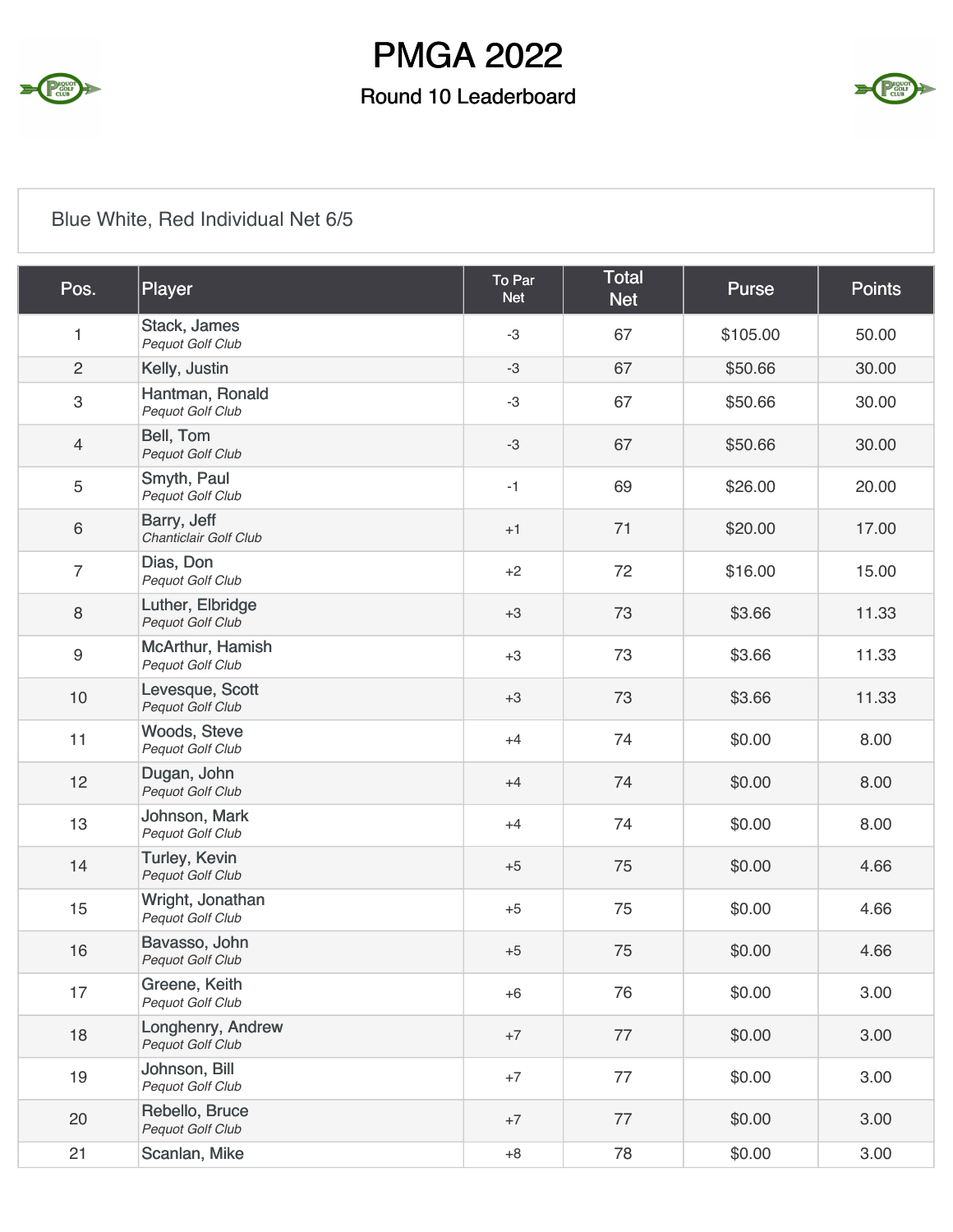

### Round 10 Leaderboard



| 22          | Hutchinson, Trevor<br><b>Pequot Golf Club</b>  | $+8$                     | 78          | \$0.00 | 3.00 |
|-------------|------------------------------------------------|--------------------------|-------------|--------|------|
| 23          | Sirpenski, Larry<br>Pequot Golf Club           | $+10$                    | 80          | \$0.00 | 3.00 |
| 24          | Davis, Philip<br>Pequot Golf Club              | $+10$                    | 80          | \$0.00 | 3.00 |
| 25          | Cogman, Marcus<br>Pequot Golf Club             | $+12$                    | 82          | \$0.00 | 3.00 |
| 26          | Cerrone, Erick<br><b>Pequot Golf Club</b>      | $+12$                    | 82          | \$0.00 | 3.00 |
| 27          | Sipos, Steven<br><b>Pequot Golf Club</b>       | $+12$                    | 82          | \$0.00 | 3.00 |
| 28          | Vaillancourt, Ken<br>Pequot Golf Club          | $+13$                    | 83          | \$0.00 | 3.00 |
| 29          | Savage, JJ                                     | $+13$                    | 83          | \$0.00 | 3.00 |
| 30          | Greider, Steve<br><b>Pequot Golf Club</b>      | $+13$                    | 83          | \$0.00 | 3.00 |
| 31          | Calabrese, Joshua<br><b>Pequot Golf Club</b>   | $+14$                    | 84          | \$0.00 | 3.00 |
| 32          | Wisniewski, Stephen<br><b>Pequot Golf Club</b> | $+19$                    | 89          | \$0.00 | 3.00 |
| <b>ODNF</b> | Trisciuzzi, Chris<br><b>Pequot Golf Club</b>   | $\overline{\phantom{a}}$ | <b>ODNF</b> | \$0.00 | 0.00 |
| <b>NS</b>   | Pratt, Joe                                     | $\overline{\phantom{a}}$ | <b>NS</b>   | \$0.00 | 0.00 |
| <b>NS</b>   | David, Andrew<br>Pequot Golf Club              | $\overline{\phantom{a}}$ | <b>NS</b>   | \$0.00 | 0.00 |

#### Total Purse Allocated: \$329.96

Total Points Allocated: 311.97

|                          |                |                   |               |                          |                |                |                |                | <b>Strokes</b> |     |                |                              |                |                |                  |                        |                |                   |                              |     |                  |    |
|--------------------------|----------------|-------------------|---------------|--------------------------|----------------|----------------|----------------|----------------|----------------|-----|----------------|------------------------------|----------------|----------------|------------------|------------------------|----------------|-------------------|------------------------------|-----|------------------|----|
|                          |                | $\overline{2}$    | 3             | 4                        | 5              | 6              | 7              | 8              | 9              | Out | 10             | 11                           | 12             | 13             | 14               | 15                     | 16             | 17                | 18                           | In. | <b>Total Net</b> |    |
| Stack, James (1)         | 4              | $\boxed{3}$       | 4             | 4                        | 4              | $\overline{4}$ | 5              | 4              | 3              | 35  | 4              | 4                            | 3              | $\overline{6}$ | $\circled{3}$    | $\overline{3}$         | $\overline{4}$ | $\left( 2\right)$ | $\left( \overline{4}\right)$ | 33  | 68               | 67 |
| Kelly, Justin (14)       | 5              | 5                 | $\boxed{4}$   | 4                        | 5              | 3              | $\overline{6}$ | $\overline{6}$ | 4              | 42  | 3)             | $\left( \overline{4}\right)$ | $\overline{4}$ | $\circledS$    | $\boxed{4}$      | 6                      | 6              | 3                 | $\binom{4}{}$                | 39  | 81               | 67 |
| Hantman, Ronald<br>(8)   | $\overline{5}$ | $\overline{4}$    | $\mathcal{F}$ | 4                        | 4              | $\overline{4}$ | 5              | $\mathcal{F}$  | $\circled{3}$  | 37  | $\circled{3}$  | $\left( 4\right)$            | 3              | 6              | 5                | 4                      | $\mathcal{F}$  | 3                 | 6                            | 38  | 75               | 67 |
| Bell, Tom (10)           | $\overline{4}$ | $\overline{5}$    | $\boxed{4}$   | 4                        | $\circled{3}$  | 3              | 5              | 5              | $\circled{3}$  | 36  | $\overline{4}$ | $\left( 4\right)$            | $\overline{5}$ | 6              | $\boxed{4}$      | 4                      | $\mathcal{F}$  | $\overline{4}$    | 6                            | 41  | 77               | 67 |
| Smyth, Paul (11)         | $\boxed{4}$    | $\overline{5}$    | 5             | $\overline{5}$           | $\mathcal{F}$  | 3              | 5              | $\boxed{4}$    | $\circled{3}$  | 38  | $\overline{4}$ | $\circ$                      | 3              | 6              | $\circledS$      | 4                      | 10             | $\overline{4}$    | $\widehat{A}$                | 42  | 80               | 69 |
| Barry, Jeff (8)          | $\overline{5}$ | $\overline{5}$    | $\boxed{4}$   | 4                        | 4              | 3              | 5              | 5              | $\circled{3}$  | 38  | $\overline{4}$ | $\boxed{6}$                  | 3              | 5              | $\mathcal{L}$    | $\overline{5}$         | 5              | 3                 | 6                            | 41  | 79               | 71 |
| Dias, Don (10)           | 5              | 4                 | $\boxed{4}$   | $\overline{5}$           | $\overline{5}$ | $\overline{4}$ | 5              | $\overline{6}$ | 4              | 42  | $\overline{4}$ | 5                            | 3              | $^{\circledR}$ | 5                | $\overline{5}$         | $\overline{7}$ | 3                 | $\circledR$                  | 40  | 82               | 72 |
| Luther, Elbridge<br>(13) | 6              | $\left( 4\right)$ | 5             | $\overline{5}$           | 5              | $\overline{4}$ | 6              | 6              | 4              | 45  | $\overline{5}$ | 5                            | $\overline{4}$ | $\overline{5}$ | $\left(4\right)$ | $\widehat{\mathbb{E}}$ | 5              | $\overline{4}$    | 6                            | 41  | 86               | 73 |
| McArthur, Hamish<br>(9)  | 5              | $\overline{4}$    | $\mathbf{4}$  | $\overline{\phantom{a}}$ | $\overline{5}$ | 3              | 5              | 5              | $\circled{3}$  | 41  | $\overline{5}$ | $\sqrt{(3)}$                 | $\overline{4}$ | 5              | 5                | 4                      | 5              | $\overline{4}$    | 6                            | 41  | 82               | 73 |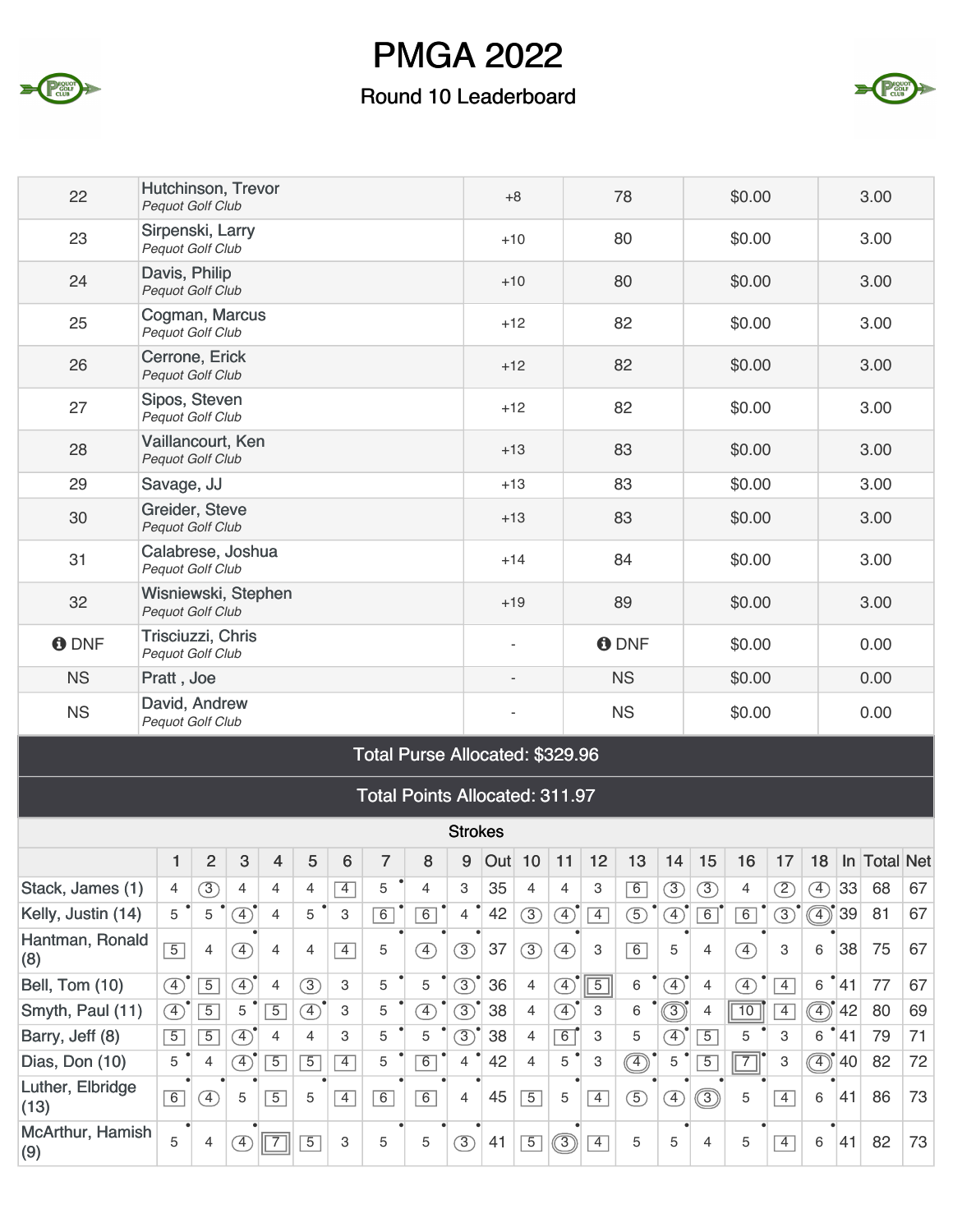

### Round 10 Leaderboard



| Levesque, Scott<br>(7)      | $\overline{5}$ | $\overline{5}$                 | 5                           | $\overline{5}$ | 4              | 3              | 5                     | $\boxed{4}$   | $\circled{3}$               | 39             | $\overline{5}$ | $\left( \overline{4}\right)$ | 3              | 5               | $\left( \overline{4}\right)$ | $\overline{5}$            | 5              | $\overline{5}$ | 5                               | 41                | 80          | 73             |
|-----------------------------|----------------|--------------------------------|-----------------------------|----------------|----------------|----------------|-----------------------|---------------|-----------------------------|----------------|----------------|------------------------------|----------------|-----------------|------------------------------|---------------------------|----------------|----------------|---------------------------------|-------------------|-------------|----------------|
| Woods, Steve<br>(12)        | 5              | $\overline{5}$                 | 5                           | $\overline{4}$ | 5              | $\overline{5}$ | $\overline{7}$        | $\bigoplus$   | 4                           | 44             | $\overline{4}$ | $\left( \overline{4}\right)$ | 3              | 6               | 5                            | 6                         | 5              | $\overline{4}$ | $\circled{5}$                   | 42                | 86          | 74             |
| Dugan, John (8)             | $\boxed{5}$    | 4                              | 5                           | $\overline{4}$ | $\overline{5}$ | 3              | 5                     | $\circled{4}$ | $\overline{\mathcal{L}}$    | 39             | $\overline{4}$ | $\textcircled{4}^{\bullet}$  | 3              | $\overline{6}$  | 5                            | $\overline{7}$            | 5              | $\overline{4}$ | $\circled{5}$                   | 43                | 82          | 74             |
| Johnson, Mark<br>(22)       | 5              | 5                              | 6                           | 5              | 5              | 3              | $\bullet\bullet$<br>6 | 6             | 4                           | 45             | 6              | $\left( \overline{4}\right)$ | $\overline{5}$ | $\overline{7}$  | 6                            | 5                         | 6              | $\overline{5}$ | $\overline{7}$                  | 51                | 96          | 74             |
| Turley, Kevin (8)           | $\overline{4}$ | $\overline{7}$                 | $\circled{4}$               | $\circled{3}$  | 4              | $\overline{2}$ | $\overline{10}$       | $\circled{4}$ | $\circled{3}$               | 41             | $\overline{6}$ | ③                            | 3              | 6               | $\circled{4}$                | $\overline{5}$            | 6              | $\sqrt{5}$     |                                 | 42                | 83          | 75             |
| Wright, Jonathan<br>(18)    | 5              | $\left( \overline{4}\right)$   | 5                           | 5              | $\overline{7}$ | $\overline{6}$ | 5                     | 5             | $\left(\overline{3}\right)$ | 45             | 5              | 5                            | $\overline{5}$ | 6               | 5                            | 5                         | $\overline{8}$ | $\circled{3}$  | 6                               | 48                | 93          | 75             |
| Bavasso, John (5)           | $\overline{5}$ | $\circled{3}$                  | $\circled{4}$               | $\overline{4}$ | 4              | $\overline{5}$ | 6                     | ③             | $\overline{4}$              | 38             | 4              | $\overline{4}$               | $\overline{4}$ | 5               | $\textcircled{4}^{\bullet}$  | 4                         | $\overline{7}$ | $\overline{5}$ | 5                               | 42                | 80          | 75             |
| Greene, Keith<br>(13)       | $\boxed{7}$    | $\textcircled{\scriptsize{3}}$ | 6                           | $\overline{4}$ | $\mathcal{F}$  | 3              | $\boxed{8}$           | 6             | 4                           | 45             | $\overline{5}$ | $\left( 4\right)$            | $\overline{4}$ | 6               | $\left( \overline{4}\right)$ | 6                         | 5              | $\overline{4}$ | 6                               | 44                | 89          | 76             |
| Longhenry,<br>Andrew (15)   | $\boxed{7}$    | 5                              | $\circled{4}$               | 5              | $\overline{7}$ | $\overline{4}$ | $\boxed{7}$           | 5             | $\circled{3}$               | 47             | $\overline{4}$ | 5                            | 3              | $\overline{7}$  | $\circled{4}$                | $\circled{4}$             | 6              | $\boxed{6}$    | 6                               | 45                | 92          | 77             |
| Johnson, Bill (13)          | 5              | $\overline{7}$                 | 5                           | $\overline{4}$ | 5              | 3              | 6                     | 5             | 4                           | 44             | $\overline{6}$ | 5                            | $\overline{4}$ | 6               | 5                            | $\overline{4}$            | 6              | $\overline{4}$ | 6                               | 46                | 90          | 77             |
| Rebello, Bruce (5)          | $\overline{5}$ | 4                              | $\textcircled{4}^{\bullet}$ | $\overline{5}$ | $\circled{3}$  | $\overline{4}$ | 5                     | 5             | 3                           | 38             | 4              | $\overline{4}$               | $\overline{5}$ | $\overline{6}$  | $\circled{4}$                | $\overline{5}$            | <sup>4</sup>   | $\overline{4}$ | $\overline{8}$                  | 44                | 82          | 77             |
| Scanlan, Mike (8)           | $\overline{5}$ | $\overline{4}$                 | 5                           | $\overline{9}$ | $\overline{7}$ | $\overline{4}$ | 5                     | 5             | $\circled{3}$               | 47             | $\overline{4}$ | 5                            | 3              | 5               | 6                            | $\overline{4}$            | 5              | 3              | ◑                               | 39                | 86          | 78             |
| Hutchinson,<br>Trevor (3)   | $\circled{3}$  | $\overline{5}$                 | $\overline{4}$              | $\overline{5}$ | $\overline{5}$ | $\overline{4}$ | $\bigoplus$           | A)            | $\boxed{6}$                 | 40             | $\overline{5}$ | $\overline{4}$               | 3              | 5               | 5                            | 4                         | $\boxed{6}$    | 3              | 6                               | 41                | 81          | 78             |
| Sirpenski, Larry<br>(11)    | 6              | $\overline{5}$                 | 5                           | $\overline{6}$ | 5              | $\overline{5}$ | 5                     | 5             | $\overline{5}$              | 47             | $\overline{4}$ | $\left( \overline{4}\right)$ | 3              | 6               | 6                            | $\overline{6}$            | 5              | $\sqrt{5}$     | $\circled{5}$                   | 44                | 91          | 80             |
| Davis, Philip (12)          | 5              | $\overline{5}$                 | 6                           | $\overline{5}$ | 5              | $\overline{5}$ | 5                     | 6             | $\overline{4}$              | 46             | $\circled{3}$  | $\mathcal{F}$                | $\overline{4}$ | $\overline{8}$  | $\left( \overline{4}\right)$ | 6                         | $\overline{7}$ | $\overline{5}$ | $\circled{5}$                   | 46                | 92          | 80             |
| Cogman, Marcus<br>(11)      | 5              | $\overline{6}$                 | 5                           | $\overline{5}$ | 5              | $\overline{4}$ | 6                     | $\boxed{7}$   | 4                           | 47             | $\overline{5}$ | 5                            | $\boxed{5}$    | $\circled{5}$   | 4)                           | $\overline{5}$            | 5              | $\overline{4}$ | $\overline{8}$                  | 46                | 93          | 82             |
| Cerrone, Erick<br>(16)      | 5              | 5                              | 6                           | 5              | $\overline{9}$ | $\overline{4}$ | 6                     | 5             | $\overline{5}$              | 50             | 6              | 5                            | $\overline{4}$ | $\overline{7}$  | 5                            | 5                         | $\overline{6}$ | $\overline{4}$ | 6                               | 48                | 98          | 82             |
| Sipos, Steven<br>(27)       | 6              | 6                              |                             | 6              | 6              | $\overline{4}$ | $\boxed{8}$           | $\circled{5}$ | $\circled{4}$               | 49             | 6              | 6                            | $\overline{4}$ | $\overline{12}$ | 6                            | $\overline{\mathsf{T}^2}$ | $\overline{7}$ | $\overline{4}$ | $\bullet\bullet$<br>$\boxed{8}$ | 60                | 109         | 82             |
| Vaillancourt, Ken<br>(14)   | $\boxed{6}$    | 6                              | $\boxed{6}$                 | $\boxed{5}$    | 6              | $\circled{2}$  | $\boxed{9}$           | 5             | $\boxed{5}$                 | 50             | $\boxed{5}$    |                              | $6$ $6$        | $\,6$           | $\boxed{6}$                  | 5                         | $\circled{4}$  | 4              | $\circled{5}$                   | 47                | 97          | 83             |
| Savage, JJ (15)             | $\circled{4}$  | $\boxed{6}$                    | $\circled{4}$               | $\boxed{6}$    | $\circled{4}$  | $\boxed{6}$    | $\boxed{7}$           | $\boxed{8}$   | $\overline{5}$              | 50             | $\overline{4}$ | 5                            | $\boxed{4}$    | 6               | $\boxed{6}$                  | 5                         | 6              | $\boxed{5}$    |                                 | $\overline{7}$ 48 | 98          | 83             |
| Greider, Steve<br>(10)      | $\circled{4}$  | $\overline{4}$                 | $\boxed{6}$                 | $\overline{5}$ | $\boxed{8}$    | $\overline{4}$ | 5                     | ④             | 4                           | 44             | $\boxed{6}$    | 5                            | 3              | $\overline{7}$  | $\boxed{6}$                  | $\boxed{6}$               | $\boxed{7}$    | $\mathbf{3}$   | 6                               | 49                | 93          | 83             |
| Calabrese,<br>Joshua (17)   | $\boxed{7}$    | $\overline{6}$                 | $\circled{4}$               | $\boxed{8}$    | $\boxed{7}$    | $\circled{3}$  | 5                     | $\boxed{10}$  | $\overline{4}$              | 54             | $\circledS$    | $\circled{4}$                | 3              | $\boxed{7}$     | $\boxed{6}$                  | $\circled{4}$             | $\boxed{10}$   | $\boxed{5}$    | $\circled{5}$                   | 47                | 101         | 84             |
| Wisniewski,<br>Stephen (11) | 5              | 4                              | $\circled{4}$               | $\boxed{8}$    | $\bigoplus$    | $\boxed{5}$    | $\boxed{8}$           | $\boxed{8}$   | $\overline{4}$              | 50             | $\overline{5}$ | 5                            | $\overline{4}$ | $\boxed{9}$     | $\circled{4}$                | $\overline{5}$            | $\boxed{7}$    | $\boxed{4}$    | $\boxed{7}$                     |                   | 50 100      | 89             |
| Trisciuzzi, Chris<br>(1)    | $\overline{4}$ | $\overline{4}$                 |                             |                |                |                |                       |               |                             | 8              |                |                              |                |                 |                              |                           |                |                |                                 | $\Omega$          | 8           | 8              |
| Pratt, Joe (7)              |                |                                |                             |                |                |                |                       |               |                             | $\mathbf 0$    |                |                              |                |                 |                              |                           |                |                |                                 | $\mathbf 0$       | $\mathbf 0$ | $\mathbf 0$    |
| David, Andrew (0)           |                |                                |                             |                |                |                |                       |               |                             | $\overline{0}$ |                |                              |                |                 |                              |                           |                |                |                                 | $\overline{0}$    | $\mathbf 0$ | $\overline{0}$ |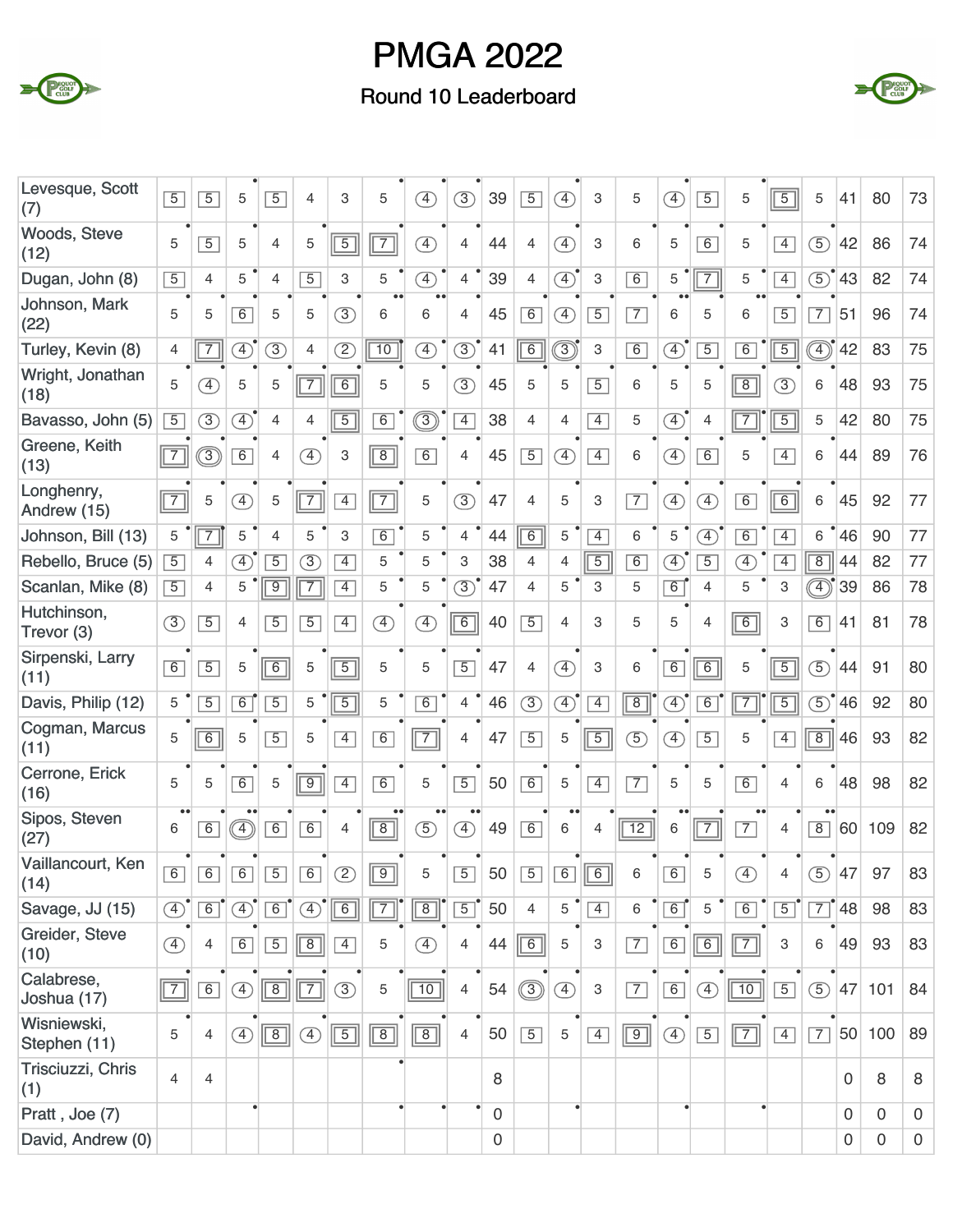

### Round 10 Leaderboard



### Gross Skins - Gross Skins

| Player                                       | <b>Skins</b> | <b>Purse</b> | <b>Details</b>             |
|----------------------------------------------|--------------|--------------|----------------------------|
| Hutchinson, Trevor<br>Pequot Golf Club       | 2            | \$18.29      | Birdie on 1, Par on 7      |
| Stack, James<br>Pequot Golf Club             | 2            | \$18.29      | Birdie on 15, Birdie on 17 |
| Vaillancourt, Ken<br><b>Pequot Golf Club</b> | 4            | \$9.14       | Birdie on 6                |
| Dias, Don<br>Pequot Golf Club                |              | \$9.14       | Birdie on 13               |
| Bavasso, John<br><b>Pequot Golf Club</b>     |              | \$9.14       | Birdie on 8                |

Total Purse Allocated: \$64.00

| Hole               | Par            | <b>Score</b>   |                                                                                                                 |                                                                                                    |                |             | Won            |                    |   |                |                                      |                |                 |             |                 |       | <b>Tie</b>                             |    |                |                |                |   |  |  |
|--------------------|----------------|----------------|-----------------------------------------------------------------------------------------------------------------|----------------------------------------------------------------------------------------------------|----------------|-------------|----------------|--------------------|---|----------------|--------------------------------------|----------------|-----------------|-------------|-----------------|-------|----------------------------------------|----|----------------|----------------|----------------|---|--|--|
| $\mathbf{1}$       | $\overline{4}$ | 3              |                                                                                                                 |                                                                                                    |                |             |                | Hutchinson, Trevor |   |                |                                      |                |                 |             |                 |       |                                        |    |                |                |                |   |  |  |
| 2                  | $\overline{4}$ | 3              |                                                                                                                 |                                                                                                    |                |             |                |                    |   |                |                                      |                |                 |             |                 |       | Bavasso, John and Stack, James         |    |                |                |                |   |  |  |
| 3                  | $\overline{4}$ | $\overline{4}$ |                                                                                                                 |                                                                                                    |                |             |                |                    |   |                |                                      |                |                 |             |                 |       | Barry, Jeff, Bavasso, John and 6 other |    |                |                |                |   |  |  |
| $\overline{4}$     | $\overline{4}$ | $\overline{4}$ |                                                                                                                 |                                                                                                    |                |             |                |                    |   |                |                                      |                |                 |             |                 |       | Barry, Jeff, Bavasso, John and 3 other |    |                |                |                |   |  |  |
| 5                  | $\overline{4}$ | 3              |                                                                                                                 |                                                                                                    |                |             |                |                    |   |                |                                      |                |                 |             |                 |       | Bell, Tom and Rebello, Bruce           |    |                |                |                |   |  |  |
| 6                  | 3              | $\overline{c}$ |                                                                                                                 |                                                                                                    |                |             |                | Vaillancourt, Ken  |   |                |                                      |                |                 |             |                 |       |                                        |    |                |                |                |   |  |  |
| $\overline{7}$     | $\overline{4}$ | $\overline{4}$ |                                                                                                                 |                                                                                                    |                |             |                | Hutchinson, Trevor |   |                |                                      |                |                 |             |                 |       |                                        |    |                |                |                |   |  |  |
| 8                  | $\overline{4}$ | 3              |                                                                                                                 |                                                                                                    |                |             | Bavasso, John  |                    |   |                |                                      |                |                 |             |                 |       |                                        |    |                |                |                |   |  |  |
| 9                  | 3              | 3              |                                                                                                                 |                                                                                                    |                |             |                |                    |   |                | Barry, Jeff, Bell, Tom and 5 other   |                |                 |             |                 |       |                                        |    |                |                |                |   |  |  |
| 10                 | $\overline{4}$ | $\overline{4}$ |                                                                                                                 |                                                                                                    |                |             |                |                    |   |                |                                      |                |                 |             |                 |       | Barry, Jeff, Bavasso, John and 8 other |    |                |                |                |   |  |  |
| 11                 | $\overline{4}$ | $\overline{4}$ |                                                                                                                 |                                                                                                    |                |             |                |                    |   |                | Bavasso, John, Bell, Tom and 6 other |                |                 |             |                 |       |                                        |    |                |                |                |   |  |  |
| 12                 | 3              | 3              |                                                                                                                 |                                                                                                    |                |             |                |                    |   |                | Barry, Jeff, Dias, Don and 7 other   |                |                 |             |                 |       |                                        |    |                |                |                |   |  |  |
| 13                 | 5              | 4              |                                                                                                                 |                                                                                                    |                |             | Dias, Don      |                    |   |                |                                      |                |                 |             |                 |       |                                        |    |                |                |                |   |  |  |
| 14                 | $\overline{4}$ | 3              |                                                                                                                 |                                                                                                    |                |             |                |                    |   |                |                                      |                |                 |             |                 |       | Smyth, Paul and Stack, James           |    |                |                |                |   |  |  |
| 15                 | $\overline{4}$ | 3              |                                                                                                                 |                                                                                                    |                |             | Stack, James   |                    |   |                |                                      |                |                 |             |                 |       |                                        |    |                |                |                |   |  |  |
| 16                 | 4              | $\overline{4}$ |                                                                                                                 |                                                                                                    |                |             |                |                    |   |                |                                      |                |                 |             |                 |       | Bell, Tom, Rebello, Bruce and 2 other  |    |                |                |                |   |  |  |
| 17                 | 3              | $\overline{c}$ |                                                                                                                 |                                                                                                    |                |             | Stack, James   |                    |   |                |                                      |                |                 |             |                 |       |                                        |    |                |                |                |   |  |  |
| 18                 | 5              | $\overline{4}$ |                                                                                                                 |                                                                                                    |                |             |                |                    |   |                |                                      |                |                 |             |                 |       | Dias, Don, Smyth, Paul and 1 other     |    |                |                |                |   |  |  |
|                    |                | 1              | $\overline{2}$<br>$\mathbf{3}$<br>$\sqrt{5}$<br>$\overline{7}$<br>$9$<br>$6\phantom{1}6$<br>8<br>$\overline{4}$ |                                                                                                    |                |             |                |                    |   | Out            | 10                                   | 11             | 12              | 13          | 14              | 15    | 16                                     | 17 | 18             | In             | <b>Total</b>   |   |  |  |
| Hutchinson, Trevor |                | $\sqrt{3}$     | 5                                                                                                               | $\curvearrowleft$<br>$\mathbf 5$<br>$\sqrt{5}$<br>$\overline{4}$<br>$\,6\,$<br>$\overline{4}$<br>4 |                |             |                |                    |   | 2              | 5                                    | $\overline{4}$ | 3               | 5           | 5               | 4     | 6                                      | 3  | 6              | $\mathbf 0$    | $\overline{2}$ |   |  |  |
| Stack, James       |                | 4              | 3                                                                                                               | $\overline{4}$<br>5<br>4<br>3<br>4<br>$\overline{4}$<br>4                                          |                |             |                |                    |   |                | $\mathbf 0$                          | 4              | $\overline{4}$  | 3           | 6               | 3     | $\sqrt{3}$                             | 4  | $\binom{2}{ }$ | $\overline{4}$ | $\overline{c}$ | 2 |  |  |
| Vaillancourt, Ken  |                | $6\,$          | $6\phantom{a}$                                                                                                  | $6\phantom{1}6$                                                                                    | $\overline{5}$ | $\,$ 6 $\,$ | $\overline{2}$ | $\boldsymbol{9}$   | 5 | $\overline{5}$ | 1                                    | 5              | $6\phantom{1}6$ | $\,$ 6 $\,$ | $6\phantom{1}6$ | $\,6$ | 5                                      | 4  | $\overline{4}$ | 5              | $\mathbf 0$    | 1 |  |  |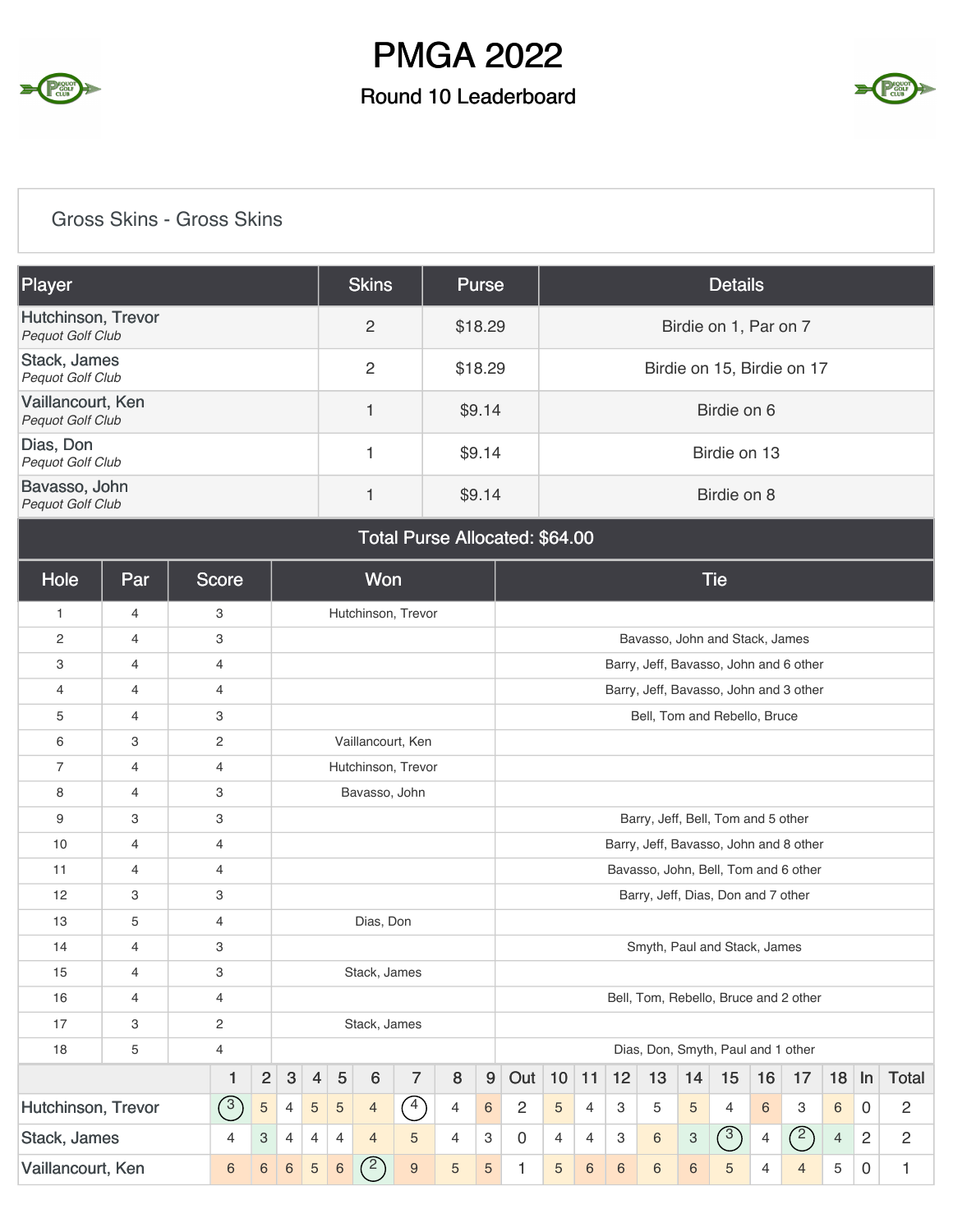

### Round 10 Leaderboard



| Dias, Don         | 5              | 4 | 4              | 5              | 5              | $\overline{4}$ | 5              | 6              | $\overline{4}$ | $\overline{0}$ | $\overline{4}$ | 5 | 3              | $^{\prime}$ 4  | 5 | 5              | $\overline{7}$ | 3              | $\overline{4}$ | 1        |   |
|-------------------|----------------|---|----------------|----------------|----------------|----------------|----------------|----------------|----------------|----------------|----------------|---|----------------|----------------|---|----------------|----------------|----------------|----------------|----------|---|
| Bavasso, John     | 5              | 3 | $\overline{4}$ | $\overline{4}$ | $\overline{4}$ | 5              | $\,$ 6 $\,$    | $\widehat{3}$  | $\overline{4}$ |                | 4              | 4 | $\overline{4}$ | 5              | 4 | 4              | $\overline{7}$ | 5              | 5              | 0        | 1 |
| Dugan, John       | 5              | 4 | 5              | 4              | 5              | 3              | 5              | $\overline{4}$ | $\overline{4}$ | 0              | $\overline{4}$ | 4 | 3              | 6              | 5 | $\overline{7}$ | 5              | $\overline{4}$ | 5              | 0        | 0 |
| Greider, Steve    | 4              | 4 | 6              | 5              | 8              | $\overline{4}$ | 5              | 4              | $\overline{4}$ | 0              | 6              | 5 | 3              | $\overline{7}$ | 6 | 6              | $\overline{7}$ | 3              | 6              | $\Omega$ | 0 |
| Smyth, Paul       | 4              | 5 | 5              | 5              | $\overline{4}$ | 3              | 5              | 4              | 3              | 0              | $\overline{4}$ | 4 | 3              | 6              | 3 | 4              | 10             | $\overline{4}$ | $\overline{4}$ | $\Omega$ | 0 |
| Barry, Jeff       | 5              | 5 | $\overline{4}$ | $\overline{4}$ | $\overline{4}$ | 3              | 5              | 5              | 3              | 0              | $\overline{4}$ | 6 | 3              | 5              | 4 | 5              | 5              | 3              | 6              | 0        | 0 |
| Sirpenski, Larry  | 6              | 5 | 5              | 6              | 5              | 5              | 5              | 5              | 5              | 0              | 4              | 4 | 3              | 6              | 6 | 6              | 5              | 5              | 5              | 0        | 0 |
| Trisciuzzi, Chris | 4              | 4 |                |                |                |                |                |                |                | 0              |                |   |                |                |   |                |                |                |                | $\Omega$ | 0 |
| Bell, Tom         | 4              | 5 | 4              | 4              | 3              | 3              | 5              | 5              | 3              | 0              | 4              | 4 | 5              | 6              | 4 | 4              | 4              | $\overline{4}$ | 6              | $\Omega$ | 0 |
| Rebello, Bruce    | 5              | 4 | 4              | 5              | 3              | $\overline{4}$ | 5              | 5              | 3              | 0              | 4              | 4 | 5              | 6              | 4 | 5              | 4              | $\overline{4}$ | 8              | $\Omega$ | 0 |
| Cogman, Marcus    | 5              | 6 | 5              | 5              | 5              | $\overline{4}$ | 6              | $\overline{7}$ | $\overline{4}$ | 0              | 5              | 5 | 5              | 5              | 4 | 5              | 5              | $\overline{4}$ | 8              | $\Omega$ | 0 |
| Longhenry, Andrew | $\overline{7}$ | 5 | 4              | 5              | $\overline{7}$ | $\overline{4}$ | $\overline{7}$ | 5              | 3              | 0              | $\overline{4}$ | 5 | 3              | $\overline{7}$ | 4 | 4              | 6              | 6              | 6              | $\Omega$ | 0 |
| Wright, Jonathan  | 5              | 4 | 5              | 5              | $\overline{7}$ | 6              | 5              | 5              | 3              | 0              | 5              | 5 | 5              | 6              | 5 | 5              | 8              | 3              | 6              | 0        | 0 |

Starting Hole Start Hole Eagle or Better Eagle Birdie Par Bogey

Double Bogey or Worse Dbl. Bogey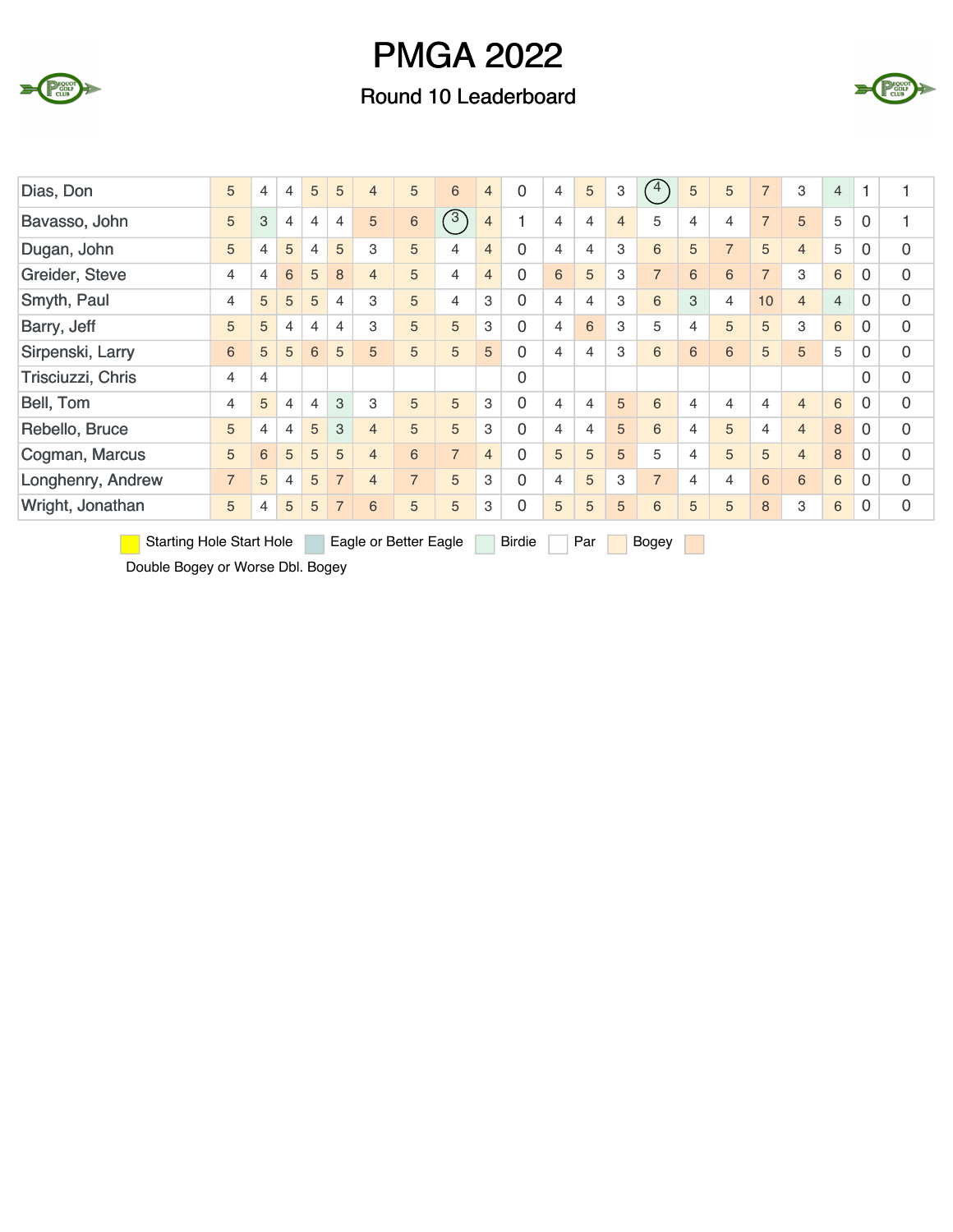

### Round 10 Leaderboard



#### Net Skins - Net Skins

| Player                                        | <b>Skins</b>             | <b>Purse</b> | <b>Details</b> |
|-----------------------------------------------|--------------------------|--------------|----------------|
| Hutchinson, Trevor<br><b>Pequot Golf Club</b> | 1                        | \$13.14      | Birdie on 7    |
| Smyth, Paul<br>Pequot Golf Club               | $\overline{\phantom{a}}$ | \$13.14      | Eagle on 14    |
| Sipos, Steven<br>Pequot Golf Club             | 1                        | \$13.14      | Eagle on 3     |
| Luther, Elbridge<br>Pequot Golf Club          | $\overline{1}$           | \$13.14      | Eagle on 15    |
| Greene, Keith<br>Pequot Golf Club             | 1                        | \$13.14      | Eagle on 2     |
| Dias, Don<br><b>Pequot Golf Club</b>          | 1                        | \$13.14      | Eagle on 13    |
| Calabrese, Joshua<br>Pequot Golf Club         |                          | \$13.14      | Eagle on 10    |

|  |  | <b>Total Purse Allocated: \$91.98</b> |  |  |
|--|--|---------------------------------------|--|--|
|--|--|---------------------------------------|--|--|

| Hole           | Par            | <b>Score</b>              |   |                |                    | Won       |             |   |                |                                         |   |     |  |    |    |                                          |    | <b>Tie</b>                                 |    |  |                  |  |  |       |  |  |
|----------------|----------------|---------------------------|---|----------------|--------------------|-----------|-------------|---|----------------|-----------------------------------------|---|-----|--|----|----|------------------------------------------|----|--------------------------------------------|----|--|------------------|--|--|-------|--|--|
| 1              | 4              | 3                         |   |                |                    |           |             |   |                |                                         |   |     |  |    |    |                                          |    | Bell, Tom, Greider, Steve and 3 other      |    |  |                  |  |  |       |  |  |
| 2              | 4              | 2                         |   |                | Greene, Keith      |           |             |   |                |                                         |   |     |  |    |    |                                          |    |                                            |    |  |                  |  |  |       |  |  |
| 3              | $\overline{4}$ | $\overline{c}$            |   |                | Sipos, Steven      |           |             |   |                |                                         |   |     |  |    |    |                                          |    |                                            |    |  |                  |  |  |       |  |  |
| 4              | 4              | 4                         |   |                |                    |           |             |   |                |                                         |   |     |  |    |    |                                          |    | Barry, Jeff, Bell, Tom and 7 other         |    |  |                  |  |  |       |  |  |
| 5              | 4              | 3                         |   |                |                    |           |             |   |                |                                         |   |     |  |    |    |                                          |    | Bell, Tom, Greene, Keith and 4 other       |    |  |                  |  |  |       |  |  |
| 6              | 3              | $\overline{2}$            |   |                |                    |           |             |   |                |                                         |   |     |  |    |    |                                          |    | Calabrese, Joshua and Vaillancourt, Ken    |    |  |                  |  |  |       |  |  |
| $\overline{7}$ | $\overline{4}$ | 3                         |   |                | Hutchinson, Trevor |           |             |   |                |                                         |   |     |  |    |    |                                          |    |                                            |    |  |                  |  |  |       |  |  |
| 8              | 4              | 3                         |   |                |                    |           |             |   |                | Dugan, John, Greider, Steve and 3 other |   |     |  |    |    |                                          |    |                                            |    |  |                  |  |  |       |  |  |
| 9              | 3              | $\mathbf{2}$              |   |                |                    |           |             |   |                | Barry, Jeff, Bell, Tom and 4 other      |   |     |  |    |    |                                          |    |                                            |    |  |                  |  |  |       |  |  |
| 10             | 4              | 2                         |   |                | Calabrese, Joshua  |           |             |   |                |                                         |   |     |  |    |    |                                          |    |                                            |    |  |                  |  |  |       |  |  |
| 11             | 4              | 3                         |   |                |                    |           |             |   |                |                                         |   |     |  |    |    | Bell, Tom, Calabrese, Joshua and 6 other |    |                                            |    |  |                  |  |  |       |  |  |
| 12             | 3              | 3                         |   |                |                    |           |             |   |                |                                         |   |     |  |    |    |                                          |    | Barry, Jeff, Calabrese, Joshua and 8 other |    |  |                  |  |  |       |  |  |
| 13             | 5              | 3                         |   |                |                    | Dias, Don |             |   |                |                                         |   |     |  |    |    |                                          |    |                                            |    |  |                  |  |  |       |  |  |
| 14             | $\overline{4}$ | 2                         |   |                |                    |           | Smyth, Paul |   |                |                                         |   |     |  |    |    |                                          |    |                                            |    |  |                  |  |  |       |  |  |
| 15             | 4              | 2                         |   |                | Luther, Elbridge   |           |             |   |                |                                         |   |     |  |    |    |                                          |    |                                            |    |  |                  |  |  |       |  |  |
| 16             | 4              | 3                         |   |                |                    |           |             |   |                | Bell, Tom, Rebello, Bruce and 1 other   |   |     |  |    |    |                                          |    |                                            |    |  |                  |  |  |       |  |  |
| 17             | 3              | $\mathbf{2}$              |   |                |                    |           |             |   |                |                                         |   |     |  |    |    |                                          |    | Kelly, Justin and Wright, Jonathan         |    |  |                  |  |  |       |  |  |
| 18             | 5              | $\ensuremath{\mathsf{3}}$ |   |                |                    |           |             |   |                |                                         |   |     |  |    |    |                                          |    | Dias, Don, Kelly, Justin and 1 other       |    |  |                  |  |  |       |  |  |
|                |                |                           | 1 | $\overline{2}$ | 3                  | 4         | 5           | 6 | $\overline{7}$ | 8                                       | 9 | Out |  | 10 | 11 | 12                                       | 13 | 14                                         | 15 |  | $16$ 17 18 $\ln$ |  |  | Total |  |  |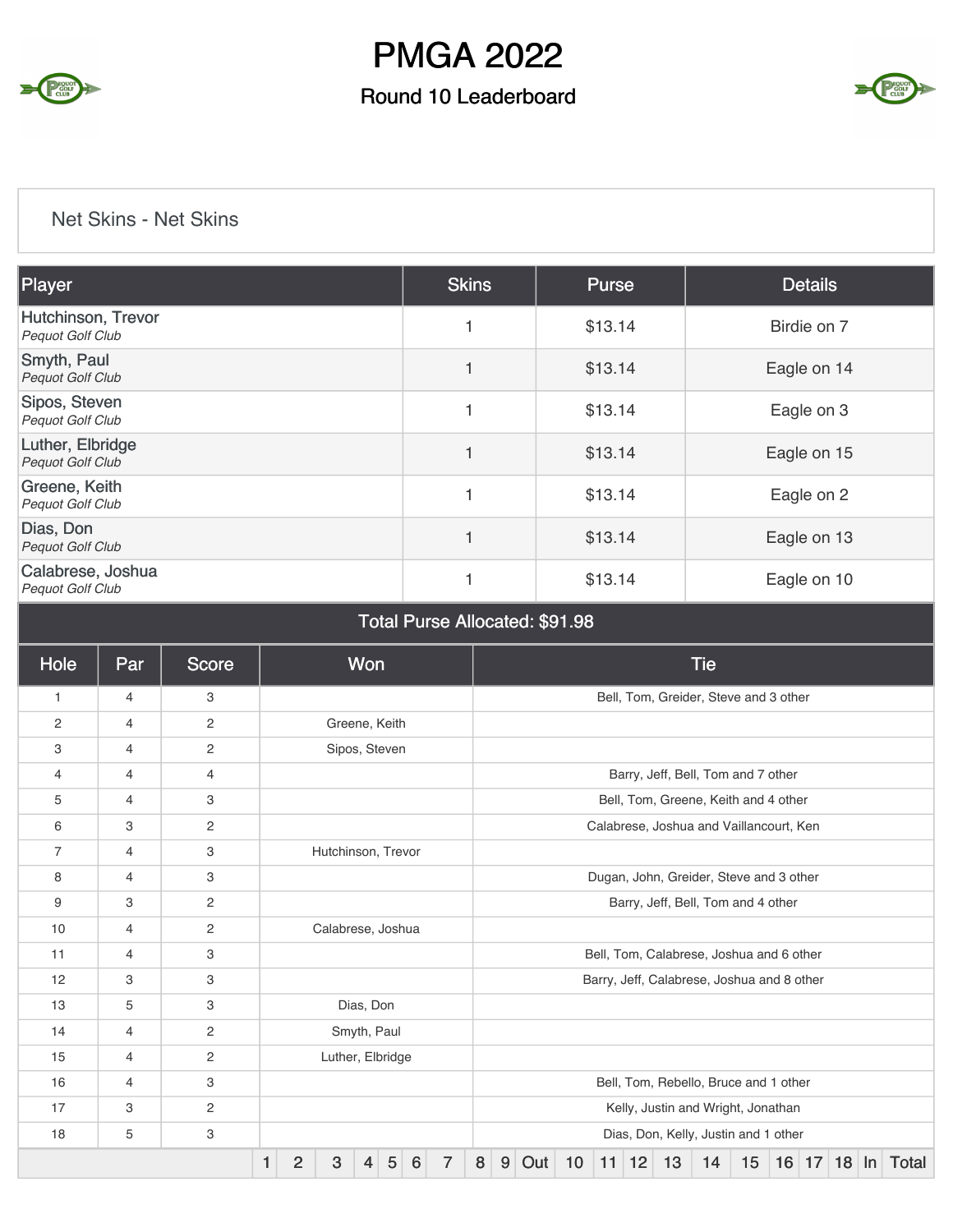

### Round 10 Leaderboard



| Hutchinson, Trevor (3)                                                                                                              | 3                 | 5              | 4              | 5              | 5              | $\overline{4}$ | $4^{\circ}$    | $\overline{4}$           | 6              | 1              | 5              | $\overline{4}$ | 3              | 5              | 5                        | 4               | 6               | 3              | 6              | 0            | 1              |
|-------------------------------------------------------------------------------------------------------------------------------------|-------------------|----------------|----------------|----------------|----------------|----------------|----------------|--------------------------|----------------|----------------|----------------|----------------|----------------|----------------|--------------------------|-----------------|-----------------|----------------|----------------|--------------|----------------|
| Smyth, Paul (11)                                                                                                                    | 4                 | 5              | 5              | 5              | $\overline{4}$ | 3              | 5              | $\overline{\mathcal{L}}$ | 3              | $\Omega$       | $\overline{4}$ | $\overline{4}$ | 3              | 6              | $\sqrt{3}$               | $\overline{4}$  | 10              | $\overline{4}$ | $\overline{4}$ | 1            | 1              |
| Sipos, Steven (27)                                                                                                                  | $^{\bullet}$<br>6 | 6              | $4^{\circ}$    | 6              | 6              | 4              | 8              | 5                        | 4              | 1              | 6              | 6              | 4              | 12             | 6                        | $\overline{7}$  | $\overline{7}$  | 4              | 8              | 0            | 1              |
| Luther, Elbridge (13)                                                                                                               | $\,6$             | 4              | 5              | 5              | 5              | $\overline{4}$ | 6              | 6                        | 4              | $\mathbf 0$    | 5              | 5              | $\overline{4}$ | 5              | $\overline{4}$           | $\sqrt{3}$      | 5               | $\overline{4}$ | 6              | 1            | 1              |
| Greene, Keith (13)                                                                                                                  | $\overline{7}$    | $\mathcal{C}$  | 6              | 4              | 4              | 3              | 8              | 6                        | 4              | 1              | 5              | 4              | $\overline{4}$ | 6              | 4                        | 6               | 5               | $\overline{4}$ | 6              | $\Omega$     | 1              |
| Dias, Don (10)                                                                                                                      | 5                 | 4              | 4              | 5              | 5              | $\overline{4}$ | 5              | 6                        | 4              | 0              | 4              | 5              | 3              | (4)            | 5                        | 5               | $\overline{7}$  | 3              | $\overline{4}$ | $\mathbf{1}$ | 1              |
| Calabrese, Joshua (17)                                                                                                              | $\overline{7}$    | 6              | 4              | 8              | $\overline{7}$ | 3              | 5              | 10                       | 4              | 0              | $\binom{3}{}$  | 4              | 3              | $\overline{7}$ | 6                        | $\overline{4}$  | 10              | 5              | 5              | 1            | 1              |
| Johnson, Bill (13)                                                                                                                  | $5^{\degree}$     | $\overline{7}$ | 5              | $\overline{4}$ | 5              | 3              | 6              | 5                        | $\overline{4}$ | $\Omega$       | 6              | 5              | $\overline{4}$ | 6              | 5                        | $\overline{4}$  | 6               | $\overline{4}$ | 6              | 0            | $\mathbf 0$    |
| Dugan, John (8)                                                                                                                     | 5                 | $\overline{4}$ | 5              | $\overline{4}$ | 5              | 3              | 5              | $\overline{4}$           | $\overline{4}$ | $\Omega$       | $\overline{4}$ | $\overline{4}$ | 3              | 6              | 5                        | $\overline{7}$  | 5               | $\overline{4}$ | 5              | 0            | $\mathbf 0$    |
| Greider, Steve (10)                                                                                                                 | $4^{\circ}$       | $\overline{4}$ | 6              | 5              | 8              | $\overline{4}$ | 5              | 4                        | 4              | $\overline{0}$ | 6              | 5              | 3              | $\overline{7}$ | 6                        | 6               | $\overline{7}$  | 3              | 6              | 0            | $\mathbf 0$    |
| Barry, Jeff (8)                                                                                                                     | 5                 | 5              | 4              | $\overline{4}$ | 4              | 3              | 5              | 5                        | 3              | $\Omega$       | 4              | $6\phantom{1}$ | 3              | 5              | $\overline{4}$           | 5               | 5               | 3              | 6              | 0            | $\mathbf 0$    |
| Sirpenski, Larry (11)                                                                                                               | 6 <sup>°</sup>    | 5              | 5              | 6              | 5              | 5              | 5              | 5                        | 5              | $\Omega$       | $\overline{4}$ | $\overline{4}$ | 3              | 6              | 6                        | $6\phantom{1}6$ | 5               | 5              | 5              | $\mathbf 0$  | $\mathbf 0$    |
| Wisniewski, Stephen (11)                                                                                                            | $5^{\degree}$     | $\overline{4}$ | 4              | 8              | 4              | 5              | 8              | 8                        | 4              | $\Omega$       | 5              | 5              | $\overline{4}$ | 9              | $\overline{4}$           | 5               | $\overline{7}$  | $\overline{4}$ | $\overline{7}$ | 0            | $\mathbf 0$    |
| Kelly, Justin (14)                                                                                                                  | $5^{\degree}$     | 5              | $\overline{4}$ | $\overline{4}$ | 5              | 3              | 6              | 6                        | $\overline{4}$ | $\overline{0}$ | 3              | $\overline{4}$ | $\overline{4}$ | 5              | $\overline{4}$           | 6               | $6\phantom{1}6$ | 3              | $\overline{4}$ | $\Omega$     | $\overline{0}$ |
| Vaillancourt, Ken (14)                                                                                                              | 6 <sup>°</sup>    | 6              | 6              | 5              | 6              | $\overline{c}$ | 9              | 5                        | 5              | 0              | 5              | $\,$ 6 $\,$    | $6\phantom{1}$ | 6              | 6                        | 5               | $\overline{4}$  | 4              | 5              | 0            | $\mathbf 0$    |
| Davis, Philip (12)                                                                                                                  | $5^{\degree}$     | 5              | 6              | 5              | 5              | 5              | 5              | 6                        | $\overline{4}$ | $\Omega$       | 3              | $\overline{4}$ | $\overline{4}$ | 8              | $\overline{4}$           | 6               | $\overline{7}$  | 5              | 5              | $\Omega$     | $\mathbf 0$    |
| Savage, JJ (15)                                                                                                                     | 4 <sup>°</sup>    | 6              | 4              | 6              | $\overline{4}$ | 6              |                | 8                        | 5              | $\Omega$       | 4              | 5              | $\overline{4}$ | 6              | 6                        | 5               | 6               | 5              | $\overline{7}$ | $\Omega$     | $\mathbf 0$    |
| Bell, Tom (10)                                                                                                                      | $\overline{4}$    | 5              | 4              | 4              | 3              | 3              | 5              | 5                        | 3              | 0              | 4              | $\overline{4}$ | 5              | 6              | $\overline{4}$           | $\overline{4}$  | $\overline{4}$  | $\overline{4}$ | 6              | $\mathbf 0$  | $\mathbf 0$    |
| Rebello, Bruce (5)                                                                                                                  | 5                 | $\overline{4}$ | 4              | 5              | 3              | $\overline{4}$ | 5              | 5                        | 3              | $\Omega$       | 4              | 4              | 5              | 6              | $\overline{4}$           | 5               | $\overline{4}$  | $\overline{4}$ | 8              | $\Omega$     | $\mathbf 0$    |
| Cogman, Marcus (11)                                                                                                                 | $5^{\degree}$     | $6\phantom{1}$ | 5              | 5              | 5              | $\overline{4}$ | 6              | $\overline{7}$           | 4              | $\Omega$       | 5              | 5              | 5              | 5              | $\overline{4}$           | 5               | 5               | $\overline{4}$ | 8              | $\Omega$     | $\mathbf 0$    |
| Cerrone, Erick (16)                                                                                                                 | $5^{\degree}$     | 5              | 6              | 5              | 9              | $\overline{4}$ | 6              | 5                        | 5              | 0              | $6\phantom{1}$ | 5              | $\overline{4}$ | $\overline{7}$ | 5                        | 5               | $6\phantom{1}6$ | $\overline{4}$ | 6              | 0            | $\mathbf 0$    |
| Longhenry, Andrew (15)                                                                                                              | $7^{\degree}$     | 5              | $\overline{4}$ | 5              | $7^{\degree}$  | $\overline{4}$ | $\overline{7}$ | 5                        | 3              | $\mathbf 0$    | $\overline{4}$ | 5              | 3              | $\overline{7}$ | $\overline{4}$           | $\overline{4}$  | 6               | 6              | 6              | 0            | $\overline{0}$ |
| Wright, Jonathan (18)                                                                                                               | $5^{\degree}$     | $\overline{4}$ | 5              | 5              | $7^{\circ}$    | 6              | 5              | 5                        | 3              | $\overline{0}$ | 5              | 5              | 5              | 6              | 5                        | 5               | 8               | 3              | 6              | $\mathbf 0$  | $\mathbf 0$    |
| $\blacksquare$ $\Omega$ $\vdots$ $\Omega$ $\vdots$ $\Omega$ $\vdots$ $\Omega$ $\vdots$ $\Omega$ $\vdots$ $\Omega$ $\vdots$ $\Omega$ |                   |                |                |                |                |                |                |                          |                |                |                |                |                |                | <b>Contract Contract</b> |                 |                 |                |                |              |                |

Starting Hole Start Hole Eagle or Better Eagle Birdie Par Bogey

Double Bogey or Worse Dbl. Bogey